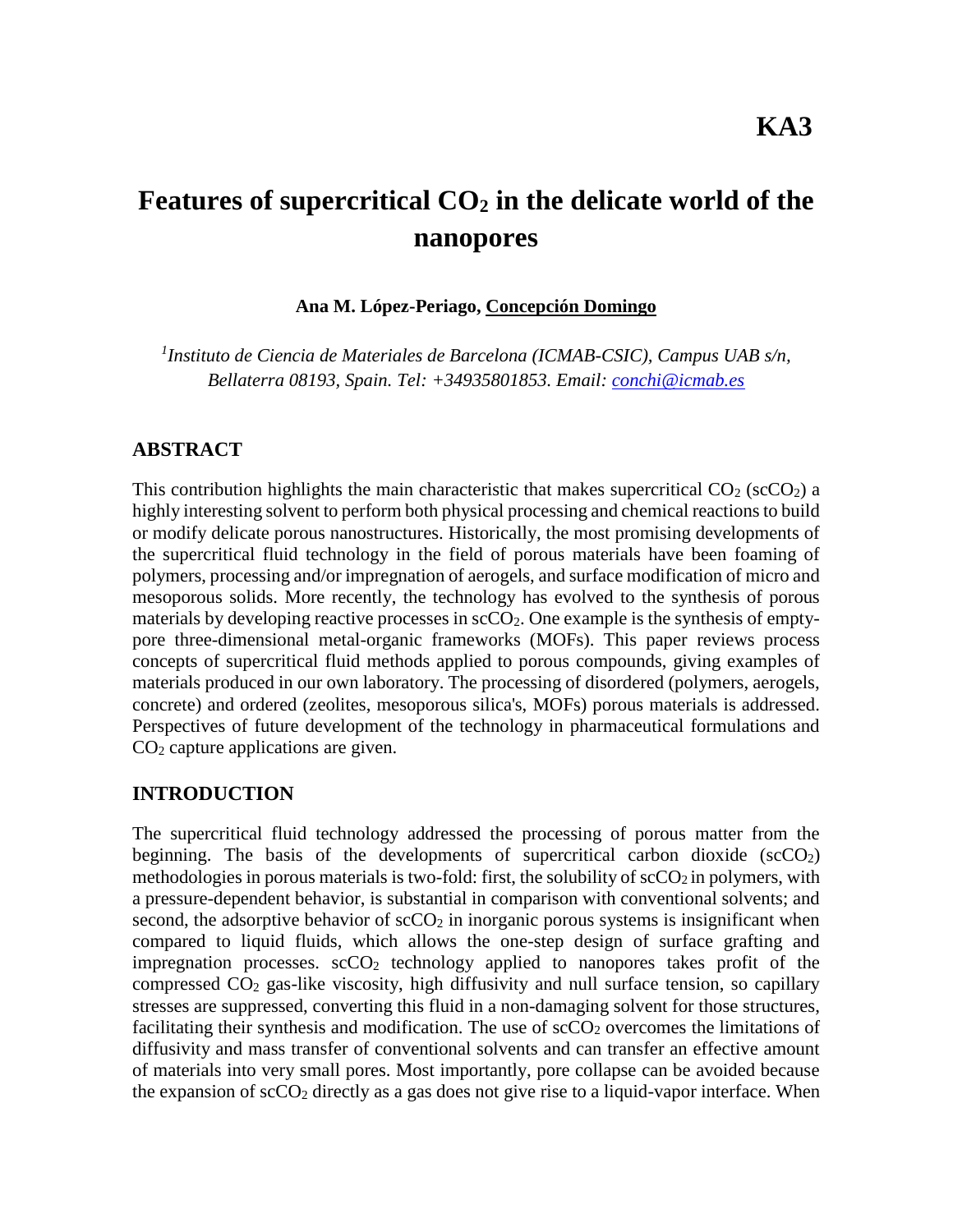the process is carried out from a liquid solution, the possibility of competition between solvent and solute molecules for the substrate adsorption sites often leads to the incorporation of both components into the internal surface of the porous system. Competition between the solvent and the solute for the substrate adsorption sites is reduced in  $\sec O_2$  with respect to liquid solvents, since supercritical fluids are essentially not absorbed. The adsorption by micropores, called micropore filling, is distinguished from capillary condensation that is molecular adsorption by mesopores, the later not possible in supercritical fluids. Only microporous materials are slightly effective at adsorbing  $\text{scCO}_2$ , as physical adsorption is enhanced by the overlapping of the molecule-surface interaction potentials from opposite pore walls. The null or little use of organic solvents, the straight preparation of dry products in confined autoclaves and the  $CO<sub>2</sub>$  intrinsic sterility are of particular interest to produce different nanoporous systems, their stabilization and formulation. The aim of this article is to cover areas where the unique properties of  $\sec O_2$  are exploited to generate porous materials with characteristics difficult to obtain by other routes, highlighting the specific benefits associated with the use of this fluid in relation to composition, purity, physiochemical properties, porosity and effectiveness in chosen applications [1]. Herein, some of the most prominent classes of disordered and ordered inorganic porous materials are analyzed in detail, from both a synthetic and applied point of views, by focusing in examples of supercritically produced porous materials in our laboratory during the last two decades.

## **RESULTS AND DISCUSSION**

#### **1. Aerogels**

Aerogel is a general terminology referring to any material derived from organic, inorganic and hybrid molecular precursors that prepared by a supercritical drying technology results in a highly porous solid 3D network. Common types of aerogels are constituted by silica, metal oxides, carbon and synthetic polymers and polysaccharides. In our laboratories, we have focus the research in aerogels of graphene oxide (GO). GO combines the textural advantages of graphene with convenient hydrophilicity and fascinating surface chemistry. The presence of functional groups enables the exfoliation of GO sheets in polar liquids, including ethanol, leading to stable colloidal dispersions. Although several techniques have been proved to successfully produce high surface area GO aerogels, a method integrating the advantages of efficiency, environmental friendly, safety and low-cost together is still being pursued. For GO aerogels, supercritical fluid technology has mainly been applied at the critical point of ethanol. The method developed in our laboratory is devoted to the formulation of GO aerogels directly from GO dispersions using exclusively low temperature  $\sec O_2$  technology (333 K at 20 MPa), avoiding the use of any cross-linking agent. The aerogel monoliths obtained by simultaneous  $\sec O_2$  gelation and drying have a very low density and high specific surface area, which rivals with that of most light-weight graphene aerogels reported in the literature. These aerogels are formed under mild conditions which fosters the stability of the functional groups during the procedure.

#### **2. Zeolites**

Zeolites are crystalline aluminosilicates with a structure based on an open 3D network formed by interconnected micropores and channels, giving an enormous degree of structural and compositional diversity. In various domestic and industrial fields, like catalysis,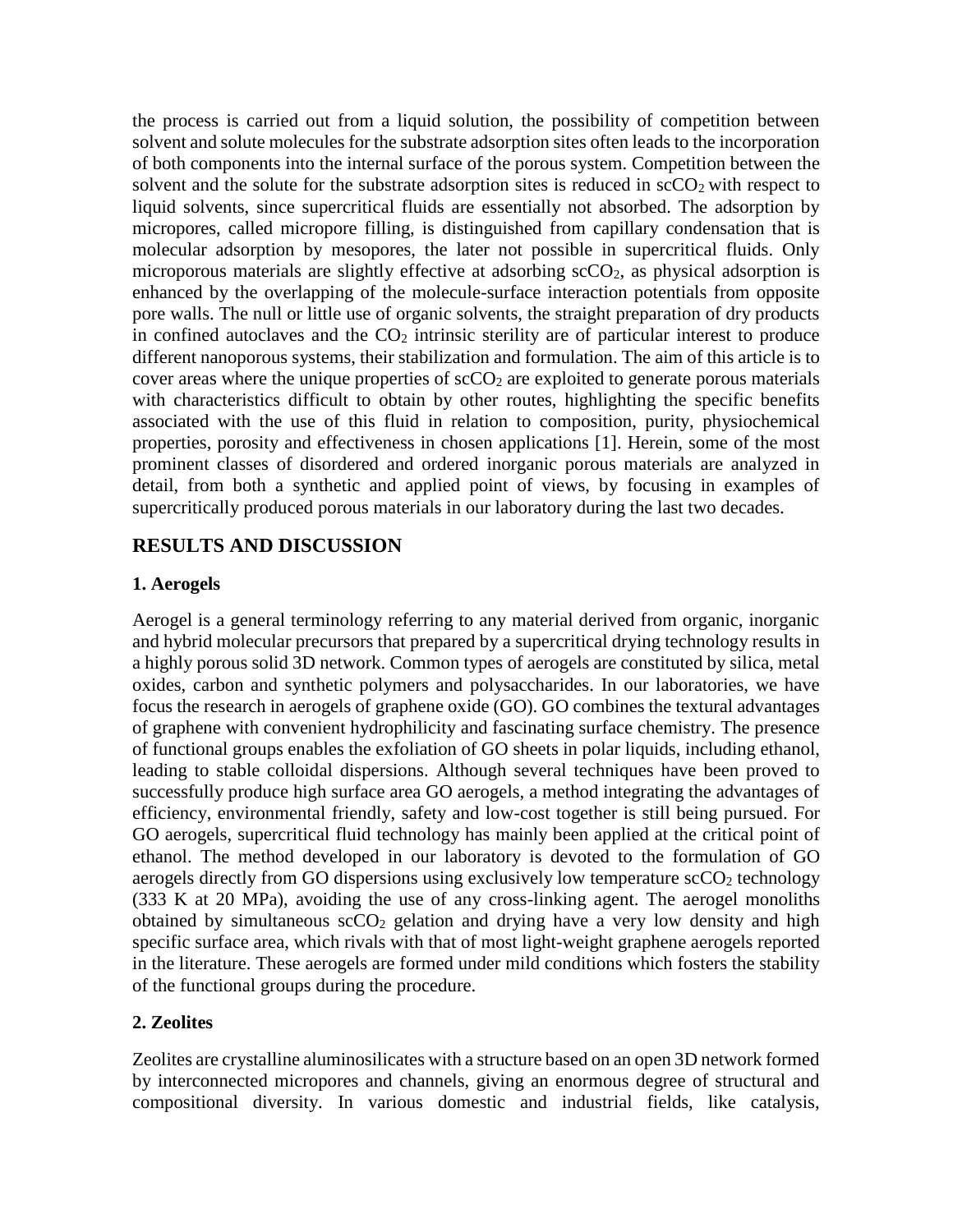petrochemical industry, detergents, filtration or separation, molecular sieving and adsorption, a matured technology is settled around zeolites with pore sizes lower than 1 nm. Zeolites are also used to perform reactions in restricted space, where the dimensions of the reaction vessel are comparable to those of the reactants. For instance, target molecules that are too large to diffuse through the zeolite pore opening, but are of the correct size to be housed into the intrazeolite large cavities, can be incorporated by ship-in-a-bottle reactive post-synthesis methods. In this particular case, suitable precursors penetrate by diffusion from a solvent thought the zeolite channels and are further transformed into the final compound by reaction in the large cavities. The replacement of liquid solvents by  $\sec O_2$  in this novel synthetic method was a successful process developed in our laboratory with the aim of reducing diffusion times. In contrast to the conventional long and multiple-step procedure, the developed supercritical ship-in-a-bottle methodology is a one-pot reaction with a duration of only few hours.

#### **3. Mesoporous ordered silica**

Since their description in the late 1990s by Mobil Company, amorphous mesoporous silicas have attracted much attention due to their unique properties, such as ordered pore structures, reactive pore walls with a hydroxyl surface density of 4-6 OHnm<sup>-2</sup>, and very high specific surface areas, up to 1000  $m^2g^{-1}$  and higher. They find applications in waste water remediation, indoor air cleaning, catalysis, drug delivery, CO<sub>2</sub> capture, etc. In our research group, we have studied the grafting of different organic molecules in the internal surface of MCM-41 with pores of 4 nm diameter. We have performed a detailed study the silanization of the mesoporous substrate MCM-41 with aminosilanes for the particular application of  $CO<sub>2</sub>$ capture. The essence of the supercritical silanization method with aminosilanes consists of performing a preliminary study to determine the best operating conditions that avoid the formation of insoluble carbamate species by reaction between the amine (primary or secondary) and  $CO<sub>2</sub>$ . For a monoamine, those conditions were found to be conformed by low pressures (7.5-9.0 MPa) and relatively high temperatures (373-408 K), using pure  $CO<sub>2</sub>$  or  $CO<sub>2</sub>$  plus a cosolvent. Aminosilane grafted densities as high as 3-4 molecules per nm<sup>2</sup> were reached.

#### **4. Crystallization of MOFs in scCO<sup>2</sup>**

Recently, several new microporous solids have entered the scientific scene, highlighting the metal-organic frameworks (MOFs), covalent organic frameworks, and porous organic polymers. From them, MOFs are the most studied compounds also in regard of  $\text{scCO}_2$  use. MOFs are a class of crystalline materials produced by the coordination of transition-metal cations with multidentate organic linkers, forming extended frameworks that often are highly porous. These are materials primarily proposed for adsorption applications in  $H_2$  and  $CO_2$ storage and gas purification and separation, but also for catalysis, sensing, and biomedical uses. The solvothermal technique is the most commonly employed method for their synthesis. However, this is an energetic and time-consuming approach performed in polluting organic solvents, which needs extensive cleaning, drying, and activation periods after product crystallization. One important drawback for the use of these materials is channel collapse upon solvent removal or channel blockage due to solvent retention. It has been shown that  $\sec{CO_2}$  drying leads to substantial, or in some cases spectacular (up to 1200 %), increase in  $N_2$ -accessible surface area, avoiding pore collapse. The use of compressed  $CO_2$  in the field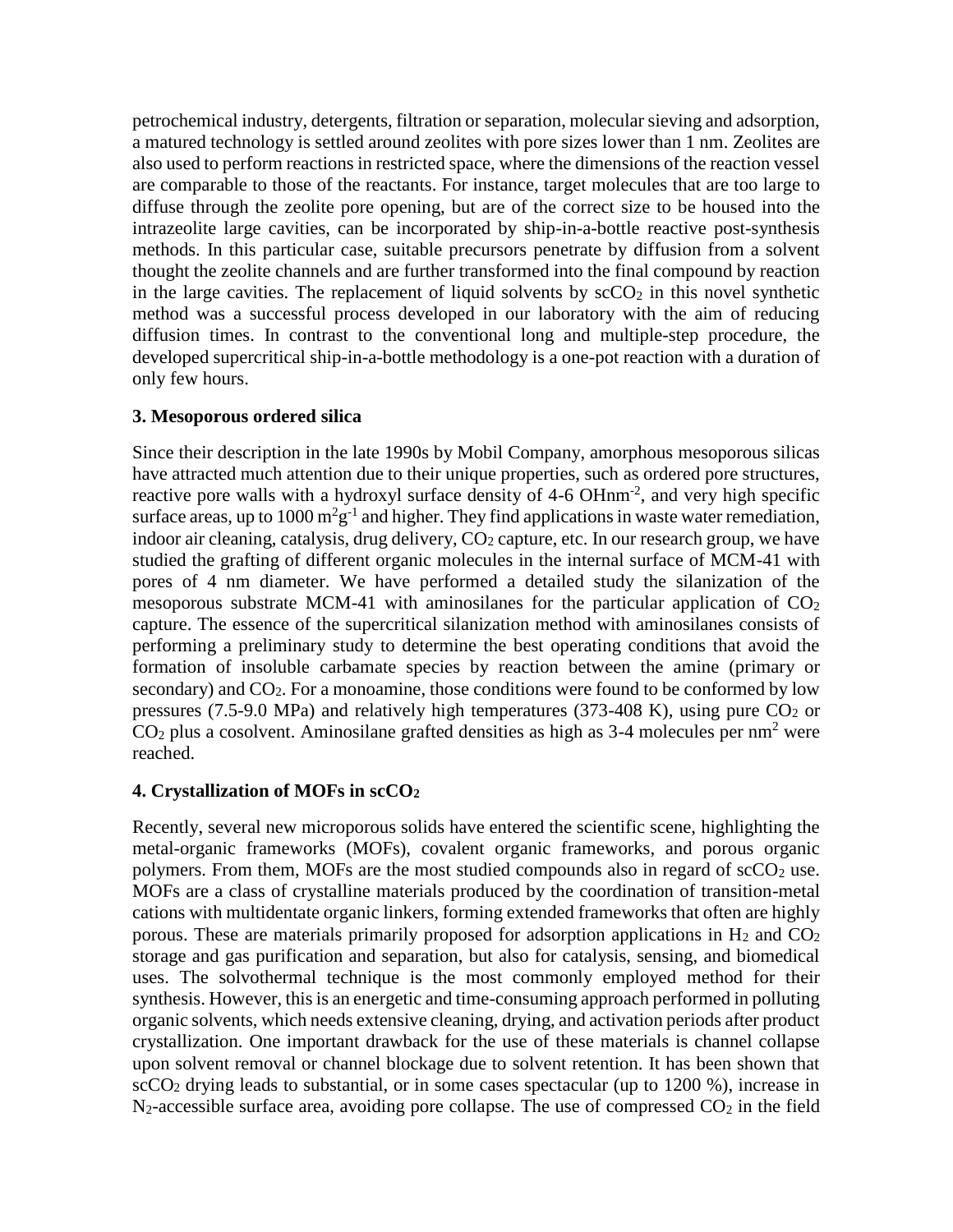of MOFs has been mainly limited to post-synthesis activation by cleansing entrapped undesired byproducts or solvents, performed either by batch solvent exchange/ $\sec O_2$ treatment or directly from the solvated crystals by flowing scCO<sub>2</sub>. On the basis of the analysis of the state of the art in  $\sec O_2$  crystallization and conventional MOFs synthesis, we thought that the successful preparation of open-pore MOFs is a real possibility through the right choice of building blocks.  $ScCO<sub>2</sub>$  appears as an attractive medium to synthesize these materials due to the potential solubility of numerous MOF precursors in this fluid, including organometallic compounds and some typical organic bridging molecules such as pyridinebased linkers, thus allowing their formation by reactive crystallization. This open new avenues in the use of  $\sec O_2$  for the synthesis of complex nanostructured products. Preliminary studies have shown that the straight precipitation of 3D porous MOFs in  $\text{scCO}_2$ is a feasible chemical process. Moreover, amazing crystal shapes are obtained, which can be analyzed from a crystal growth mechanistic point of view by taking into account nonclassical routes of crystallization. Some representative results for 3D porous MOFs already obtained by us in scCO2, correspond to a known phase (ZIF-8) and a new curcumin-MOF. It is worth mentioned that the synthesis of 3D MOFs often involves high molecular weight or polar molecules with low solubility in  $\sec O_2$  which, in principle, would discard many synthetic possibilities. However, our work has demonstrated that the synthesis protocols in  $\sec O_2$ could be extended to 3D structures, in some cases, requiring the addition of a cosolvent.

## **CONCLUSIONS**

The following scheme shows graphically some important porous products studied in our research group during the last years. They are classified as a function of pore size, pore order and interaction with scCO<sub>2</sub>.



In addition to the use of  $\sec O_2$  solvent for foaming and the controlled drying of preformed porous materials, like aerogels, we thought that the unique properties of this solvent can be easily exploited for the *in situ* preparation of porous materials by chemical interaction and/or reaction. Examples are the non-reactive gelation of dispersions (1D MOFs, graphene) and